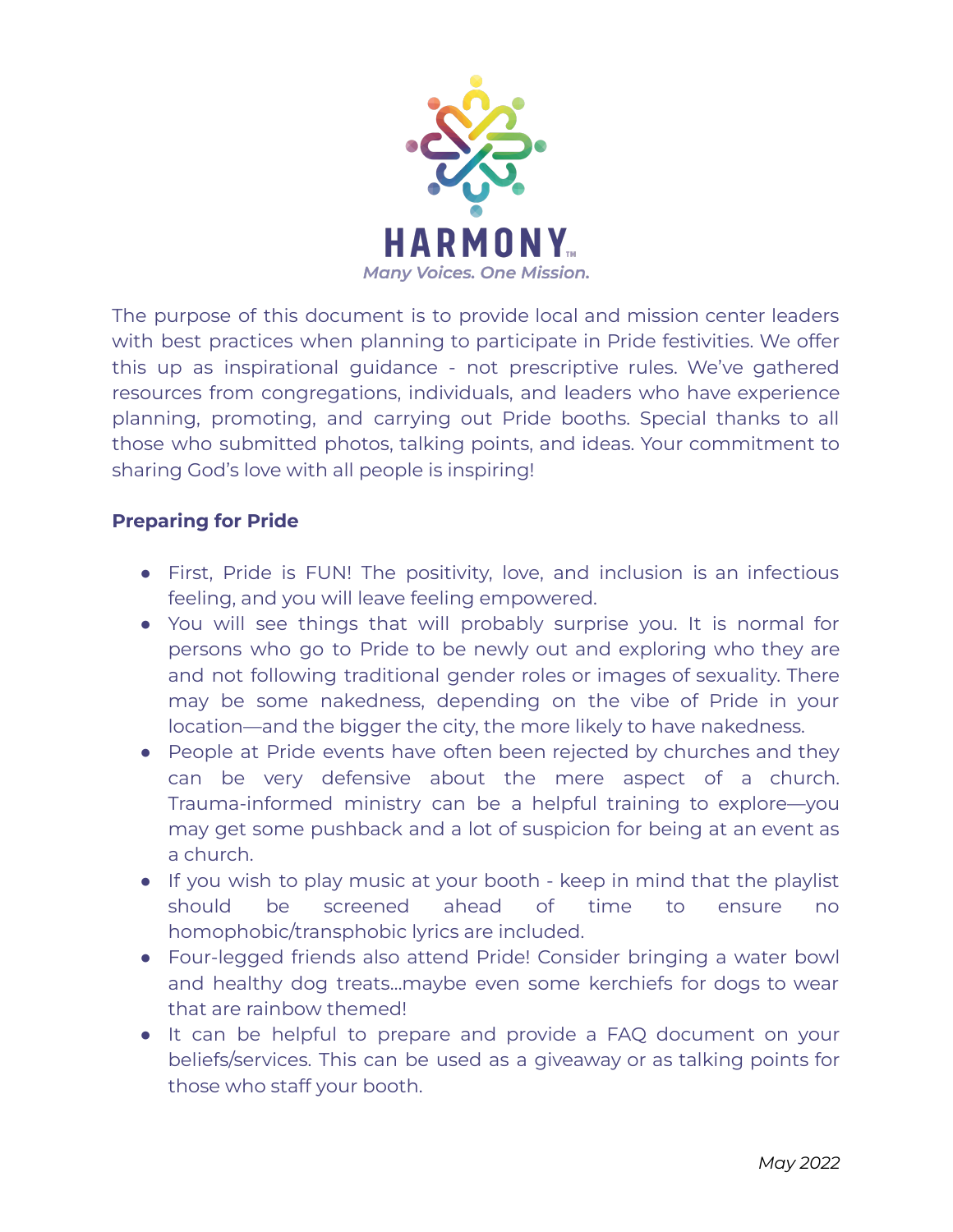

● Properly vet the individuals who will be staffing your booth. They should be affirming and have guidance on language and culture issues. They should also be fully prepared to experience any level of emotional interaction. (e.g. tears, shouting, anger, resentment, happiness, relief, etc.) That said, we advise you to involve the entire congregation in planning, designing, and preparing your booth. Prepare pins, name tags, etc. for those working at your booth that makes it clear they represent Community of Christ. Consider adding a space for their pronouns to be listed.

## **Designing Your Pride Booth**

- Check for any theme information provided by your local Pride organization. You might want to use this theme in your design somehow.
- Define success. What is the goal of your booth? Your goal could be to ensure all visitors know they are loved, it could be to invite them to an upcoming event, etc.
- We've put together a photo album of Community of Christ Pride booths submitted by Harmony members and friends. [Click](https://www.harmony.lgbt/pride-resources.html) here to view it. If you have photos you'd like to submit, please email them to [info@harmony.lgbt](mailto:info@harmony.lgbt), and we will add them to our growing album.
- Prepare a banner made with Community of Christ's logo. You can find all files and download them from Our [Ministry](https://cofchristihq.sharepoint.com/sites/LogosandIcons) Tools here. *(You will need to set up a FREE account first.)*
- Rainbow imagery is fairly universally accepted as being inclusive of Queer/2SLGBTQIA+ (Queer) persons; however, there are a number of flags to consider. The [progress](https://upload.wikimedia.org/wikipedia/commons/thumb/f/fd/LGBTQ%2B_rainbow_flag_Quasar_%22Progress%22_variant.svg/2560px-LGBTQ%2B_rainbow_flag_Quasar_%22Progress%22_variant.svg.png) flag is generally accepted as the best option. Consider ordering banners/flags that can be used at your booth as well as in the Parade if you choose to walk in it.
- Don't be shy share your contact information!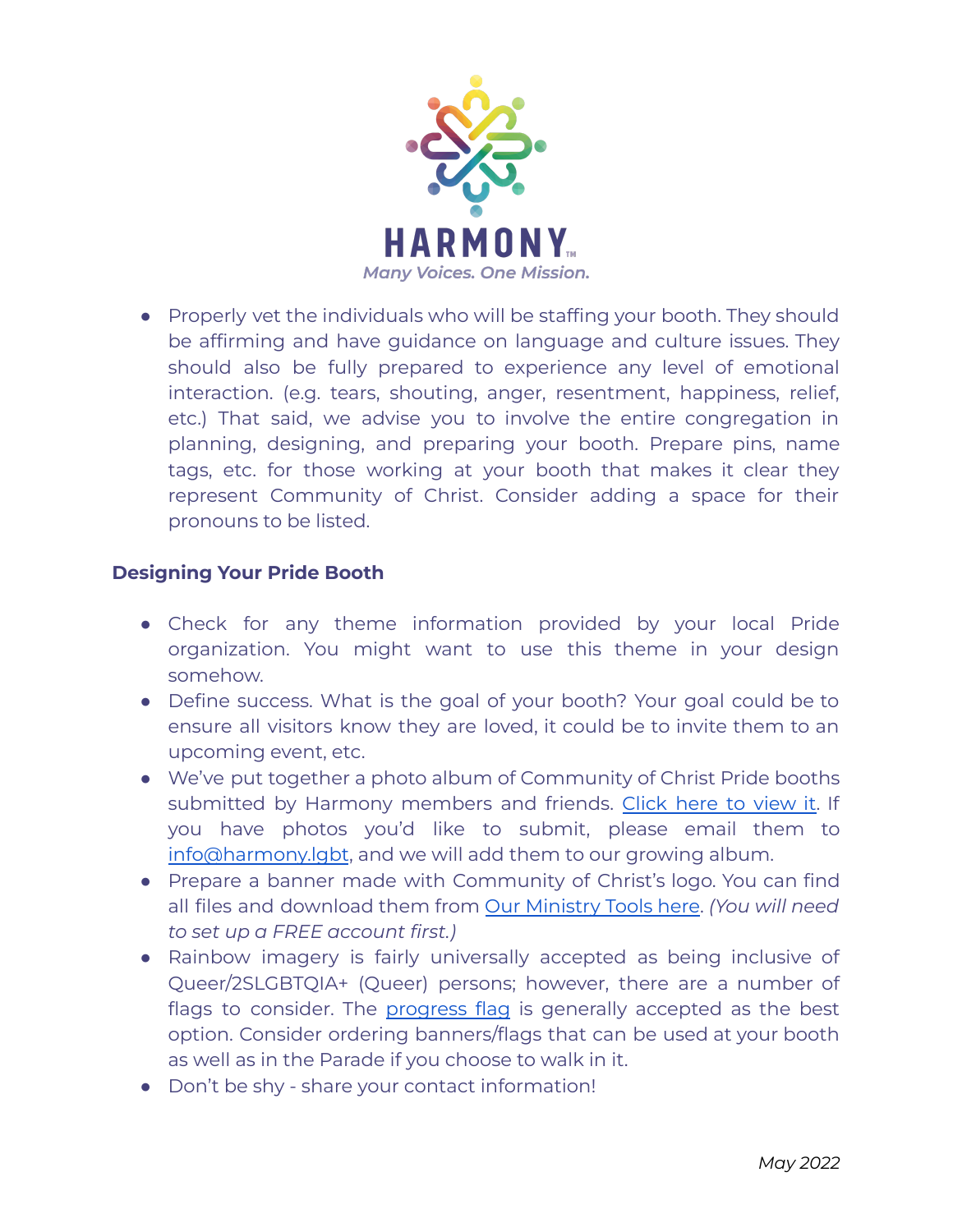

- **When it comes to fun giveaways, the gaudier, the better:** feather boas, crazy hair ties, tie-dye, silicone wristband bracelets, stickers, pins, etc. Pronoun pins/stickers are also a great idea. Visit our [website](https://www.harmony.lgbt/pride-resources.html) for specific designs, links to order giveaways, etc. We recommend giving out some information about Harmony in order to ensure there is a safe place for them to start if they are nervous.
	- *○ Note: Consider adding your congregation's contact information on giveaways as well (street address, URL, meeting times, etc.). For bracelets, see if you can have the contact information on the inside. See [examples](https://drive.google.com/drive/folders/1zVpO7dF6c0TC_SDTzXW6eaWGEEXl5wAj?usp=sharing) here from North Little Rock.*
- **When it comes to booth activities, there are lots of ways to be creative:** tattoos, face-painting, tie-dye, photo booths, affirming cards to Queer youth in your area, etc. Keep in mind that Pride events are not just for adults. Families are increasingly present, and as such, planning for kid-friendly activities is important. (e.g. sidewalk chalk, kiddie pools with water, shaving cream art, etc.) You can also purchase or design games like Plink-O, trivia, Pride playlist selector, etc.
- Consider having matching shirts made for all those at your booth for a consistent look. It also makes it easier to find one another in crowds!
- If allowed, bring a large cooler filled with water and paper cups to share with visitors.

## **The Day of the Event**

- Chat with other booths nearby to learn more about ways you might partner in the future. You are surrounded by Queer folks and their allies - use this opportunity to ensure they see Community of Christ as a safe and affirming place.
- Ensure the giveaways you're sharing direct people to content developed for them. *(e.g. a specific webpage that answers questions about Queer inclusion in Community of Christ where you live)*